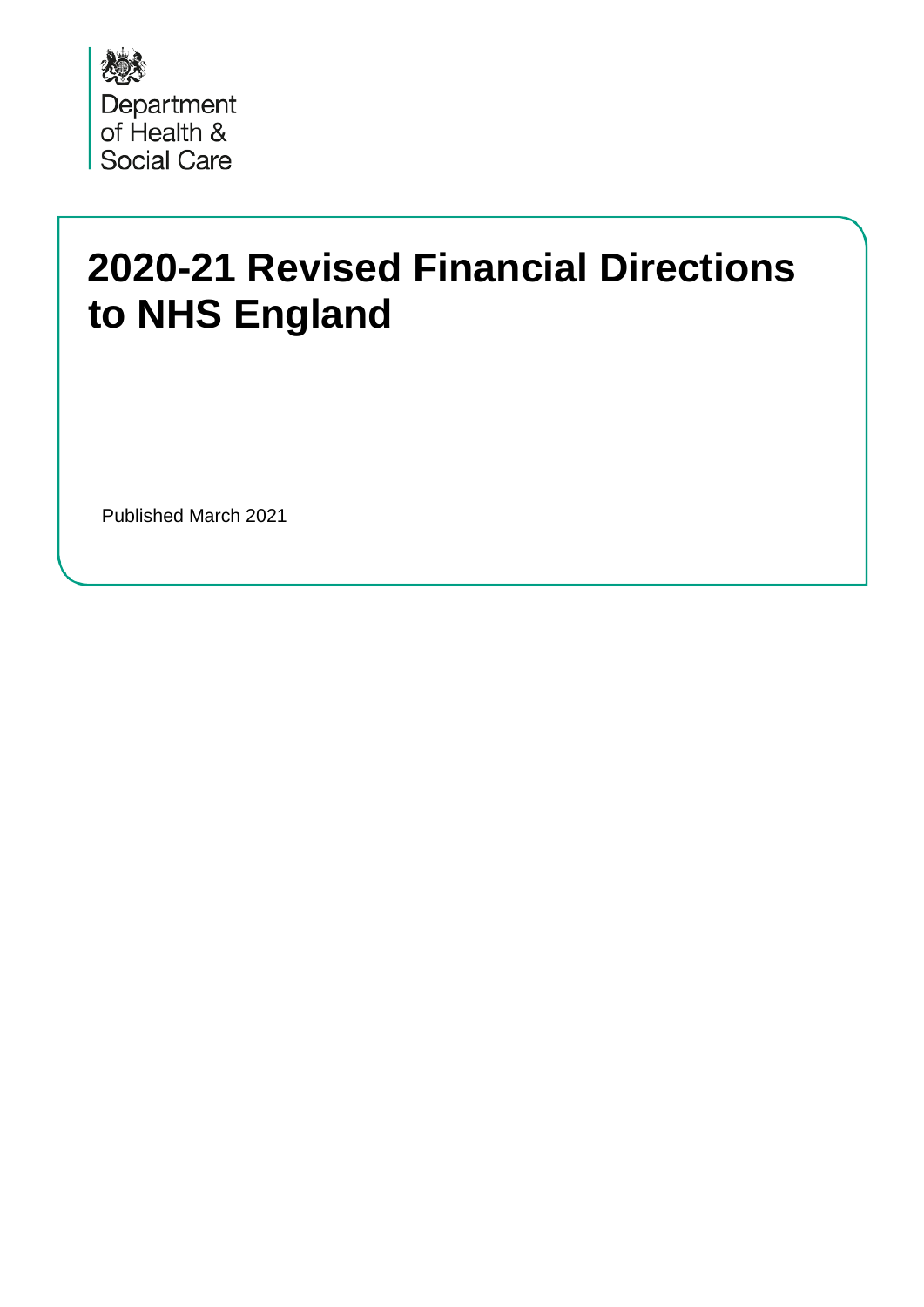#### **2020-21 Revised Financial Directions to NHS England[1](#page-1-0)**

These Financial Directions accompany The Government's 2020-21 mandate to NHS England, published by the Secretary of State under section 13A of the National Health Service Act 2006 ("the 2006 Act"). The Secretary of State makes these Directions in exercise of the powers conferred by sections 223D and 223E of the 2006 Act in respect of the financial year ending on 31st March 2021.

These Directions replace the 2020-21 Financial Directions to NHS England made on 26<sup>th</sup> March 2020, which are now revoked. Details of the changes made can be found at Annex B.

The Mandate sets out NHS England's total revenue resource limit and total capital resource limit for 2020-21. The total revenue resource limit is £149,473m<sup>[2](#page-1-1)</sup> and the total capital resource limit is £365m. The Directions at Annex A1 below, made under section 223E(2) and (3) of the 2006 Act, set out certain additional expenditure controls to which NHS England must adhere. These stem from budgetary controls that HM Treasury applies to the Department of Health and Social Care. The limits imposed by the Mandate and the Directions in Annex A1, and other sub-limits are summarised in table 2 below.

The directions at Annex A2 are made under sections 223D(4) to (6) and 223E(4) of the 2006 Act and relate to particular uses of resources which must, or must not be taken into account in relation to each limit.

The meaning of various expressions in these directions and further detailed guidance on those definitions and inclusions can be found in HM Treasury's Consolidated Budgeting Guidance.

Signed by authority of the Secretary of State for Health and Social Care.

Signed by



 Andy Brittain Member of the Senior Civil Service 25 March 2021 Department of Health & Social Care

<span id="page-1-0"></span><sup>&</sup>lt;sup>1</sup> NHS England's statutory title is the National Health Service Commissioning Board.

<span id="page-1-1"></span><sup>2</sup> Including funding for pensions revaluation and funding transfers (see Appendix).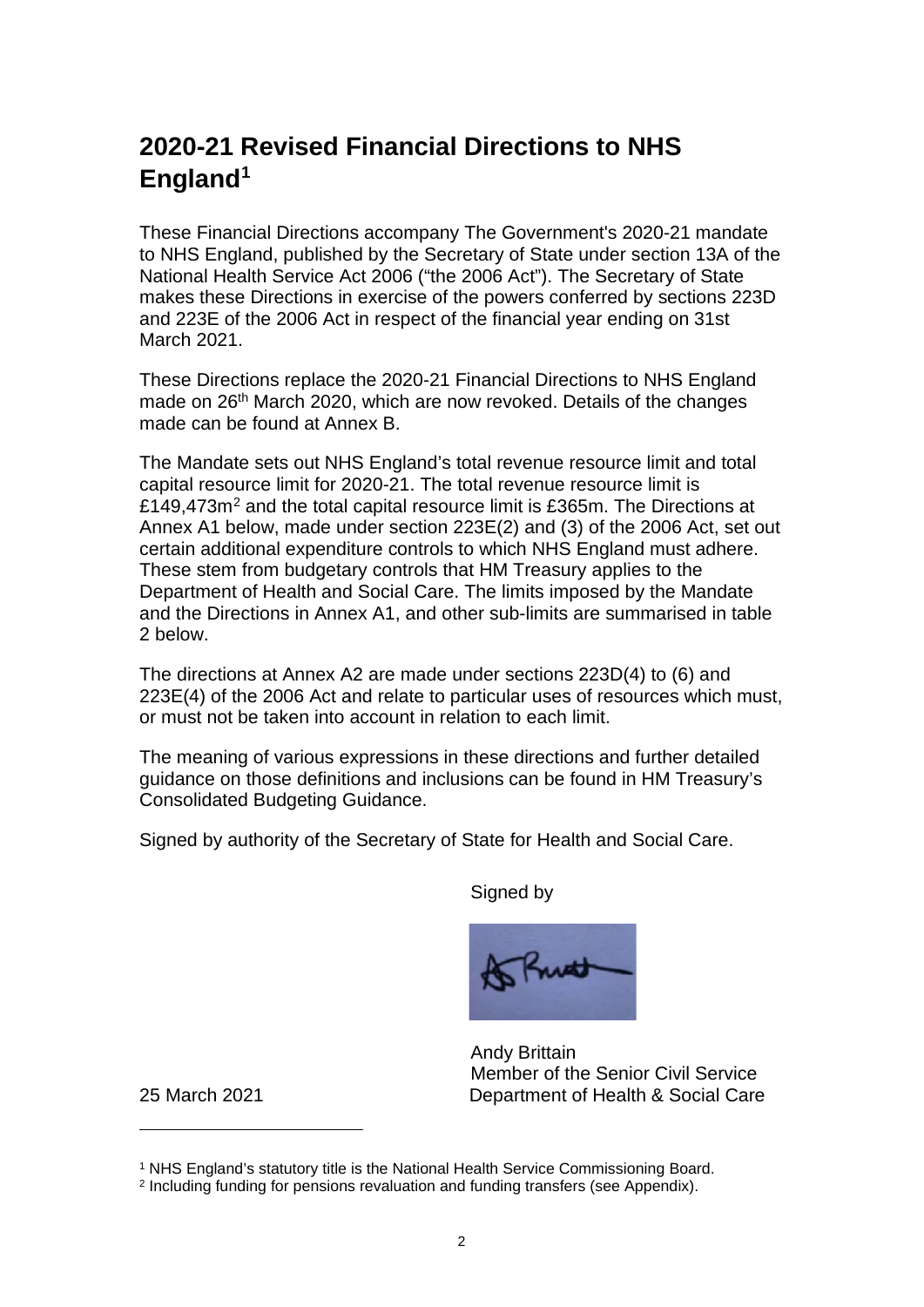## **Annex A1 – Directions under section 223E(2) and (3)(a) and (b) of the 2006 Act – additional controls on resource use**

NHS England must ensure that the total revenue resource use in the relevant financial year which is attributable to the matters in column (1) of Table 1 below shall not exceed the amount specified in relation to those matter in the corresponding entry in column (2).

Table 1:

| Column (1) - Matters                                                                       | Column (2) - Specified amount |
|--------------------------------------------------------------------------------------------|-------------------------------|
| Matters for which attributable expenditure is to be treated as within the revenue          | £149,473 million              |
| departmental expenditure limit, other than depreciation and impairments.                   |                               |
| Matters relating to depreciation and impairments for which attributable expenditure is to  | £174 million                  |
| be treated as within the revenue departmental expenditure limit.                           |                               |
| Matters for which attributable expenditure is to be treated as annually managed            | £100 million                  |
| expenditure.                                                                               |                               |
| Technical accounting and budgeting matters. Namely capital grants and Private Finance      | £200 million                  |
| Initiative or Local Investment Finance Trust schemes (as recording in accordance with      |                               |
| <b>IFRIC 12).</b>                                                                          |                               |
| Matters relating to administration -                                                       | £1,644 million                |
| (a) which are specified in regulation 57 of the National Health Service Commissioning      |                               |
| Board and Clinical Commissioning Groups (Responsibilities and Standing Rules)              |                               |
| Regulations 2012; and                                                                      |                               |
| (b) for which attributable expenditure is to be treated as within the revenue departmental |                               |
| expenditure limit, other than depreciation and impairments.                                |                               |
| Matters relating to administration which -                                                 | £121 million                  |
| (a) are specified in regulation 57 of the National Health Service Commissioning Board      |                               |
| and Clinical Commissioning Groups (Responsibilities and Standing Rules) Regulations        |                               |
| 2012; and                                                                                  |                               |
| (b) relate to depreciation and impairments for which attributable expenditure is to be     |                               |
| treated as within the revenue departmental expenditure limit.                              |                               |

Included in matters relating to administration are balances which specifically relate to revenue which is used within NHS England and detailed in table 2.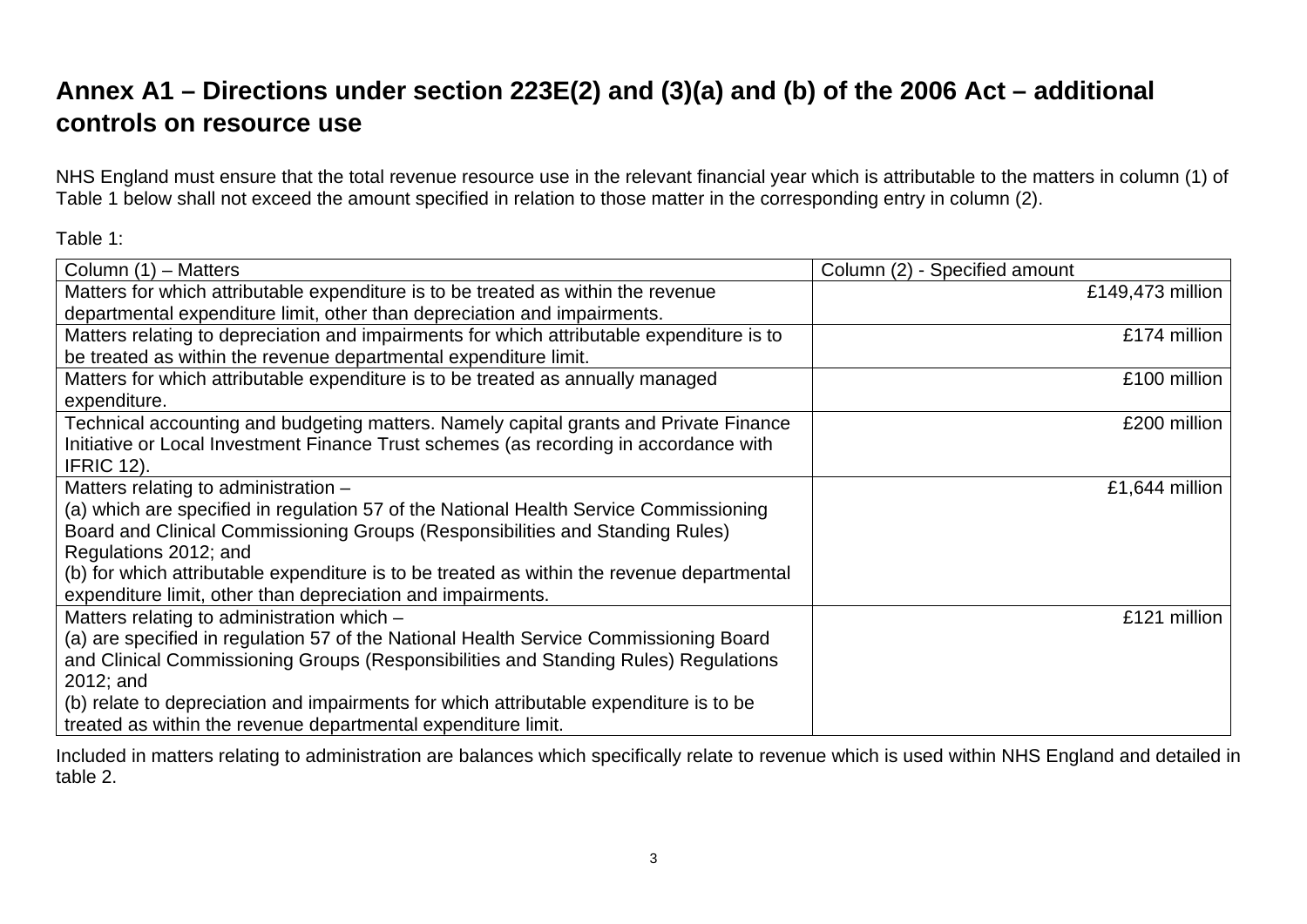NHS England must ensure that its use of resources in the relevant financial year which is attributable to the matters in column (1) of Table 2 below shall not exceed the amount specified in relation to those matters in the corresponding entry in column (2).

Table 2:

| Column (1) – Matters                                                                       | Column (2) - Specified amount |
|--------------------------------------------------------------------------------------------|-------------------------------|
| Matters relating to administration -                                                       | £475 million                  |
| (a) which are specified in regulation 57 of the National Health Service Commissioning      |                               |
| Board and Clinical Commissioning Groups (Responsibilities and Standing Rules)              |                               |
| Regulations 2012; and                                                                      |                               |
| (b) for which attributable expenditure is to be treated as within the revenue departmental |                               |
| expenditure limit, other than depreciation and impairments.                                |                               |
| Matters relating to administration which -                                                 | £73 million                   |
| (a) are specified in regulation 57 of the National Health Service Commissioning Board      |                               |
| and Clinical Commissioning Groups (Responsibilities and Standing Rules) Regulations        |                               |
| $2012$ ; and                                                                               |                               |
| (b) relate to depreciation and impairments for which attributable expenditure is to be     |                               |
| treated as within the revenue departmental expenditure limit.                              |                               |

Additionally, HMT have agreed a series of funding envelopes in relation to Covid related spending in 2020-21. **NHS England must ensure that the total revenue resource use in the relevant financial year which is attributable to the matters in column (1) of Table 3 below shall not exceed the amount specified in relation to those matter in the corresponding entry in column (2).** Other HMT Conditions relating to these envelopes should also be met, including seeking their agreement to overspend or to use underspends for other areas of spending.

Table 3:

| Column (1) – Matters                                                                   | Column (2) - Specified amount |
|----------------------------------------------------------------------------------------|-------------------------------|
| <b>Nightingale Hospitals</b>                                                           | £466 million                  |
| Enhanced Discharge Programme - scheme 1                                                | £1,620 million                |
| Enhanced Discharge Programme - scheme 2                                                | £588 million                  |
| Support for Community Pharmacies impacted by Covid-19                                  | £370 million                  |
| Funding for Covid-19 impact on Dentists including lower income from dental charges     | £696 million                  |
| Procuring capacity and additional activity services from Independent Sector healthcare | £2,632 million                |
| providers as part of the response to Covid-19                                          |                               |
| Additional locally procured flu vaccines                                               | £68 million                   |
| Expanded seasonal flu administration costs                                             | £182 million                  |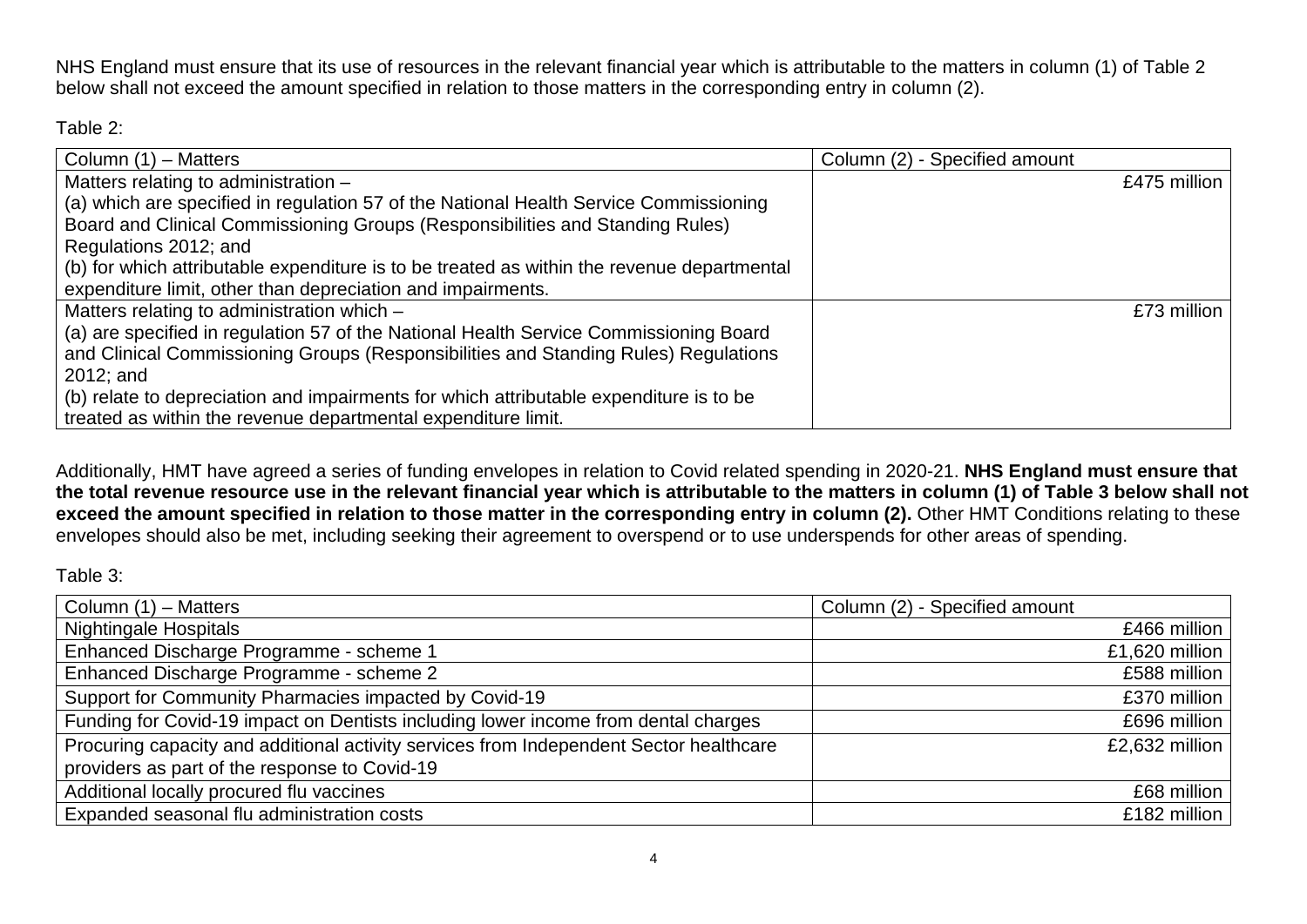| Flu call and recall service                                                            | £60 million    |
|----------------------------------------------------------------------------------------|----------------|
| Additional funding for hospices to secure capacity due to Covid-19 - scheme 1          | £124 million   |
|                                                                                        |                |
| Additional funding for hospices to secure capacity due to Covid-19 - scheme 2          | £125 million   |
| Funding to support additional costs incurred in the General Practice and other Primary | £106 million   |
| Care providers in the response to Covid-19                                             |                |
| The Covid-19 Pandemic Medicines Delivery Service                                       | £129 million   |
| PPE procured locally by NHS bodies in response to Covid                                | £510 million   |
| PPE freight and logistics                                                              | £11 million    |
| Testing in NHS laboratories in support of the NHS Test and Trace programme             | £412 million   |
| Covid-19 Vaccinations in NHS settings                                                  | £950 million   |
| Medicines to treat Covid-19 in NHS settings                                            | £52 million    |
| Recruitment of additional healthcare staff                                             | £80 million    |
| Emergency registration of international nurses                                         | £8 million     |
| Deployment of student nurses                                                           | £75 million    |
| Funding to replace lost non-NHS healthcare generated income in NHS Trusts and          | £1,440 million |
| Foundation Trusts as a result of Covid-19 in M1-6                                      |                |
| Funding to replace lost non-NHS healthcare generated income in NHS Trusts and          | £1,000 million |
| Foundation Trusts as a result of Covid-19 in M7-12                                     |                |
| Other Covid-19 spending incurred centrally and not included in the ring-fences set out | £464 million   |
| above.                                                                                 |                |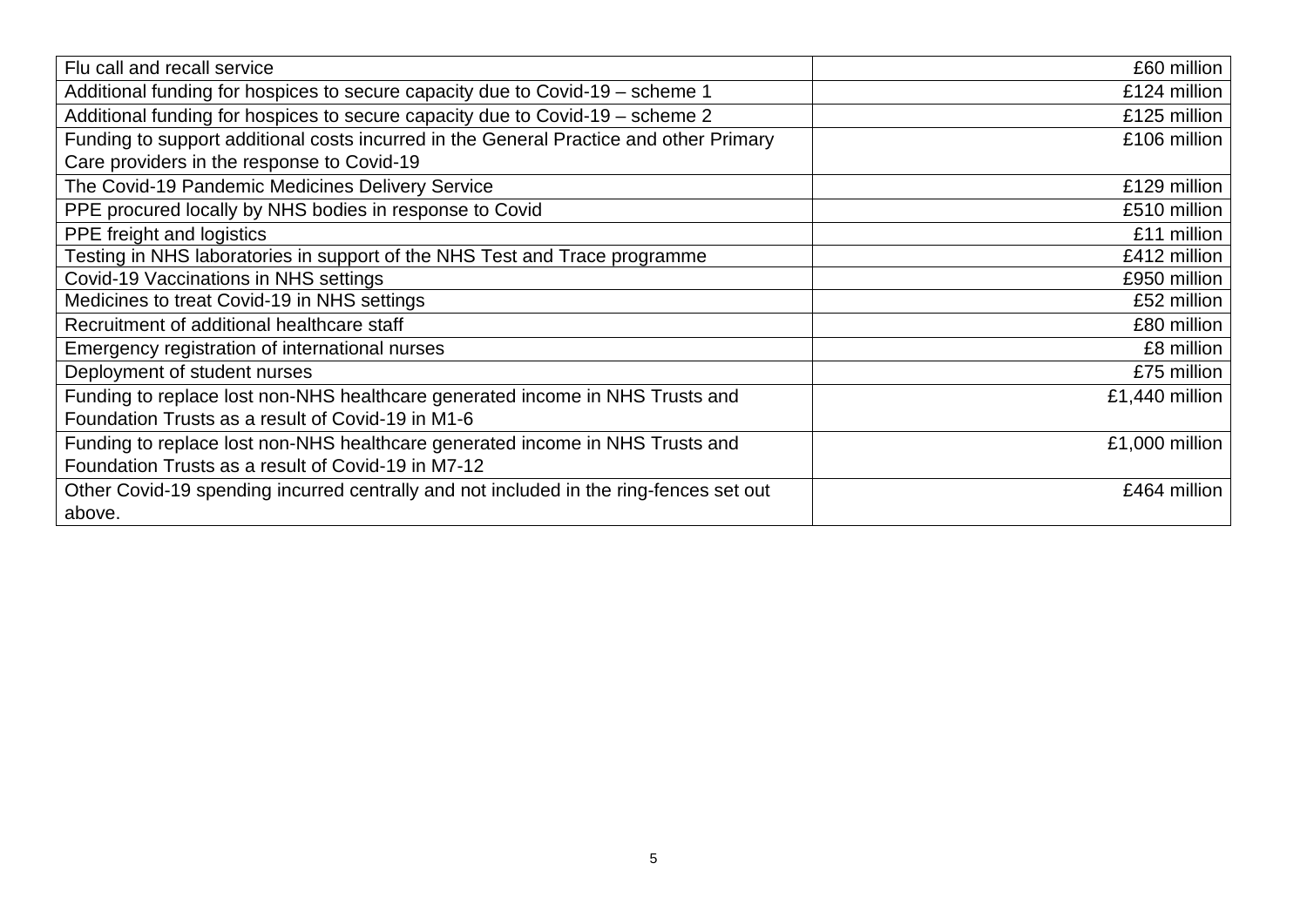<span id="page-5-0"></span>Table 4 - Summary of the limits imposed by the Mandate and directions in Annex A1.

| Revenue resource limits - £m             | Total   | Other Limits <sup>3</sup> |                   |                |                |
|------------------------------------------|---------|---------------------------|-------------------|----------------|----------------|
|                                          |         | Revenue                   | Revenue           | Annually       | Technical      |
|                                          |         | departmental              | departmental      | Managed        | accounting/    |
|                                          |         | expenditure limit         | expenditure limit | Expenditure    | budgeting      |
|                                          |         | (excluding                | (depreciation and |                |                |
|                                          |         | depreciation and          | impairments)      |                |                |
|                                          |         | impairments)              |                   |                |                |
| <b>Total Revenue Resource Limit</b>      | 149,946 | 149,473                   | 174               | 100            | 200            |
|                                          |         |                           |                   |                |                |
| Including separately ring-fenced limits: |         |                           |                   |                |                |
| Total administration limit, of which:    | 1,765   | 1,644                     | 121               | $\overline{0}$ |                |
| NHS England administration limit         | 548     | 475                       | 73                | $\overline{0}$ |                |
| Covid-19 ring-fenced limits:<br>2)       |         |                           |                   |                |                |
| <b>Nightingale Hospitals</b>             | 466     | 466                       | 0                 | $\mathbf 0$    | 0              |
| Enhanced Discharge - scheme 1            | 1,620   | 1,620                     | $\overline{0}$    | $\overline{0}$ | 0              |
| Enhanced Discharge - scheme 2            | 588     | 588                       | 0                 | $\Omega$       |                |
| <b>Support for Community Pharmacies</b>  | 370     | 370                       | $\overline{0}$    | $\overline{0}$ |                |
| Funding for Covid-19 impact on dentists  | 696     | 696                       | $\overline{0}$    | $\overline{0}$ |                |
| Independent Sector programme             | 2,632   | 2,632                     | $\overline{0}$    | $\overline{0}$ | 0              |
| Expanded seasonal flu administration     | 182     | 182                       | $\overline{0}$    | $\overline{0}$ | $\overline{0}$ |
| costs                                    |         |                           |                   |                |                |
| Additional locally procured flu vaccines | 68      | 68                        | $\mathbf 0$       | $\overline{0}$ | $\mathbf 0$    |

<sup>&</sup>lt;sup>3</sup> In addition to the Revenue Departmental Expenditure Limit and Capital Resource Limit, two further budgets - 'Annually Managed Expenditure' (AME) and 'Technical Accounting/budgeting' are included. The two additional budgets are of a technical nature. AME covers provisions and (some types) of impairments expenditure, and Technical Accounting/Budgeting is for the differences between Accounts produced under International Financial Reporting Standards and Budgets following HM Treasury's Consolidated Budgeting Guidance. These budgets are not included in the RDEL and CDEL budget calculations used to calculate growth in the NHS.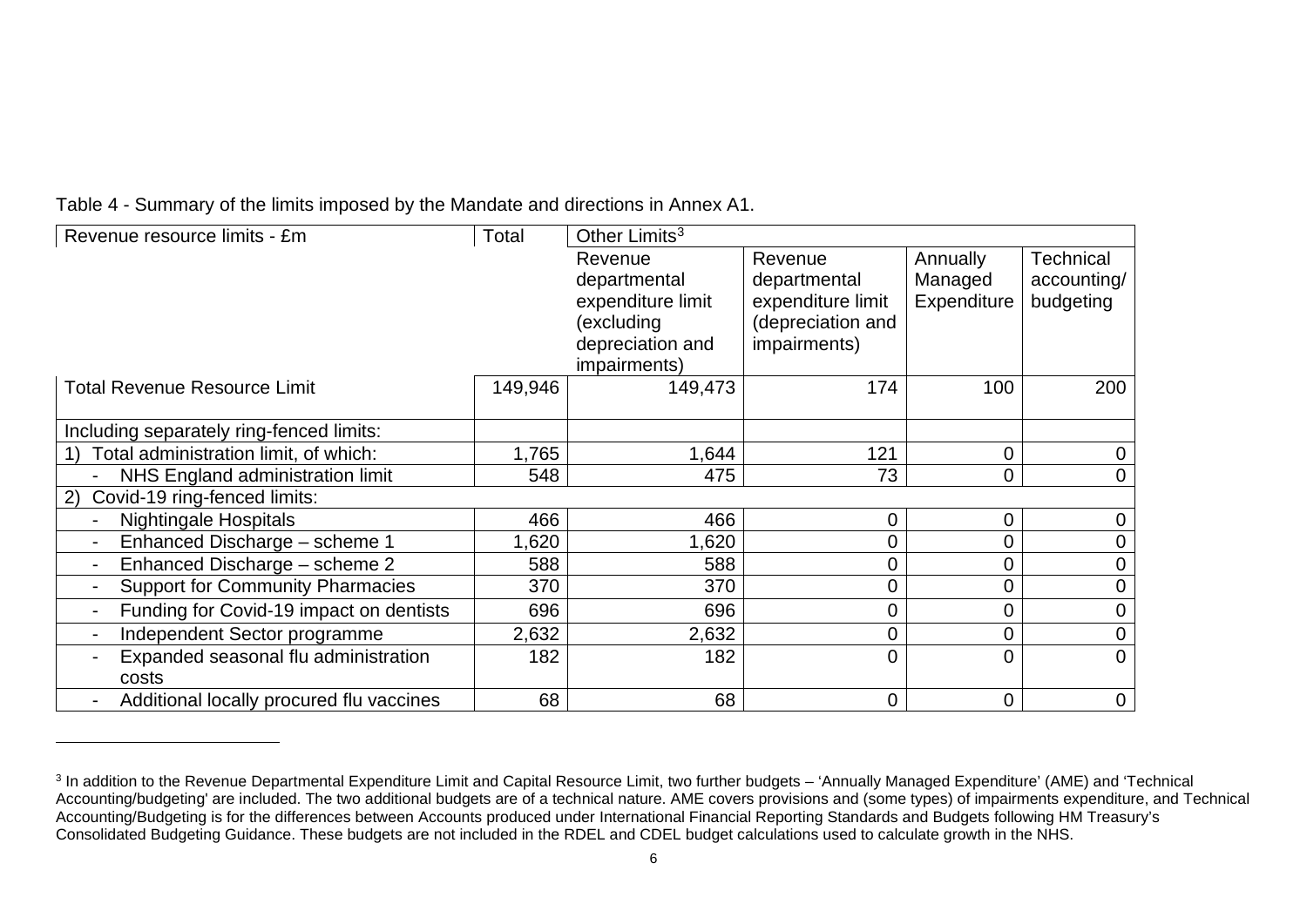| Flu call and recall service             | 60    | 60    |                |          |  |
|-----------------------------------------|-------|-------|----------------|----------|--|
| Additional Hospice capacity - scheme 1  | 124   | 124   | $\Omega$       | $\Omega$ |  |
| Additional Hospice capacity - scheme 2  | 125   | 125   | 0              | 0        |  |
| GP and Other Primary Care support       | 106   | 106   |                |          |  |
| Medicines Delivery programme            | 129   | 129   |                |          |  |
| Covid-19 NHS PPE spending               | 510   | 510   |                |          |  |
| PPE freight and logistics               |       | 11    |                |          |  |
| NHS Covid-19 Testing                    | 412   | 412   |                |          |  |
| Covid-19 Vaccines                       | 950   | 950   |                |          |  |
| Covid-19 Medicines                      | 52    | 52    | 0              |          |  |
| Additional healthcare staff recruitment | 80    | 80    |                |          |  |
| International nurses registration       | 8     | 8     |                |          |  |
| Deployment of student nurses            | 75    | 75    |                |          |  |
| NHS Trusts & FT Lost Income support     | 1,440 | 1,440 | $\Omega$       |          |  |
| $M1-6$                                  |       |       |                |          |  |
| NHS Trusts & FT Lost Income support     | 1,000 | 1,000 | $\Omega$       | $\Omega$ |  |
| $M7-12$                                 |       |       |                |          |  |
| <b>Other Central Costs</b>              | 464   | 464   | $\overline{0}$ | $\Omega$ |  |

| Capital resource limits - £m | Total | General capital<br>resource limit |
|------------------------------|-------|-----------------------------------|
| Total capital resource limit | 365   | 365                               |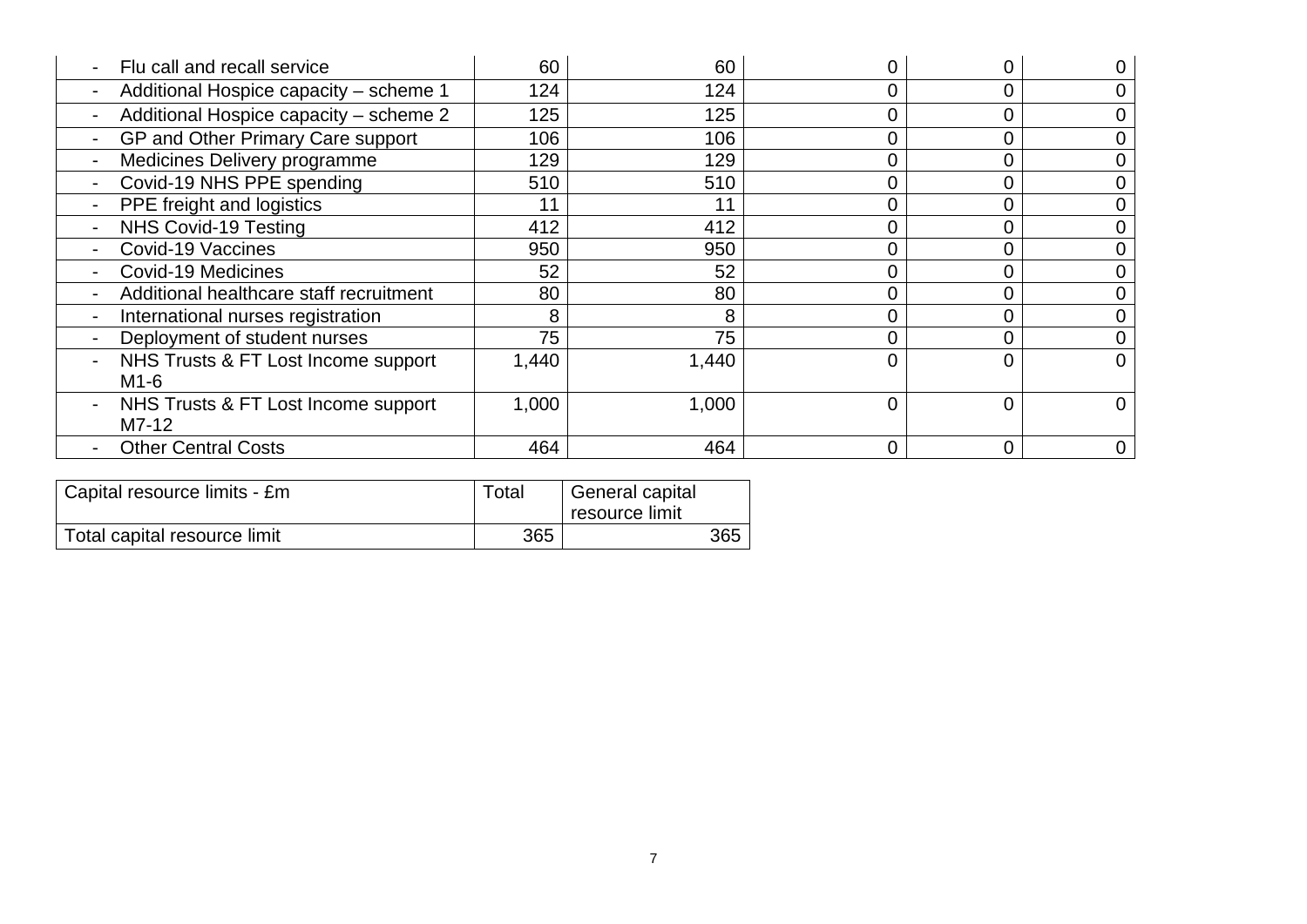#### **Annex A2 – Directions under section 223D(4) to (6) and 223E(4) – resources and uses of resources which must or must not be taken into account**

For the financial year ending on 31 March 2021-

(a) the descriptions of resources which must, or must not, be treated as capital resources or revenue resources for the purposes of the resource limits set by the Secretary of State for the Board under sections 223D and 223E of the 2006 Act, and by the Board for clinical commissioning groups under sections 223I and 223J of the 2006 Act;

(b) the uses of capital resources or revenue resources which must not be taken into account for the purposes of the resource limits set by the Secretary of State for the Board under sections 223D and 223E of the 2006 Act, and by the Board for clinical commissioning groups under sections 223I and 223J of the 2006 Act;

(c) the uses of capital resources or revenue resources which must be taken into account for the purposes of the total capital resource and total revenue resource limits set by the Secretary of State for the Board under section 223D of the 2006 Act; and

(d) the uses of capital resources or revenue resources which must, or must not, be taken into account for the purposes of the additional limits on resource set for the Board under section 223E of the 2006 Act,

are the descriptions of resources or uses of resources specified, set out or described in the Consolidated Budgeting Guidance 2020-21 published by HM Treasury, so far as applicable to the limit in question.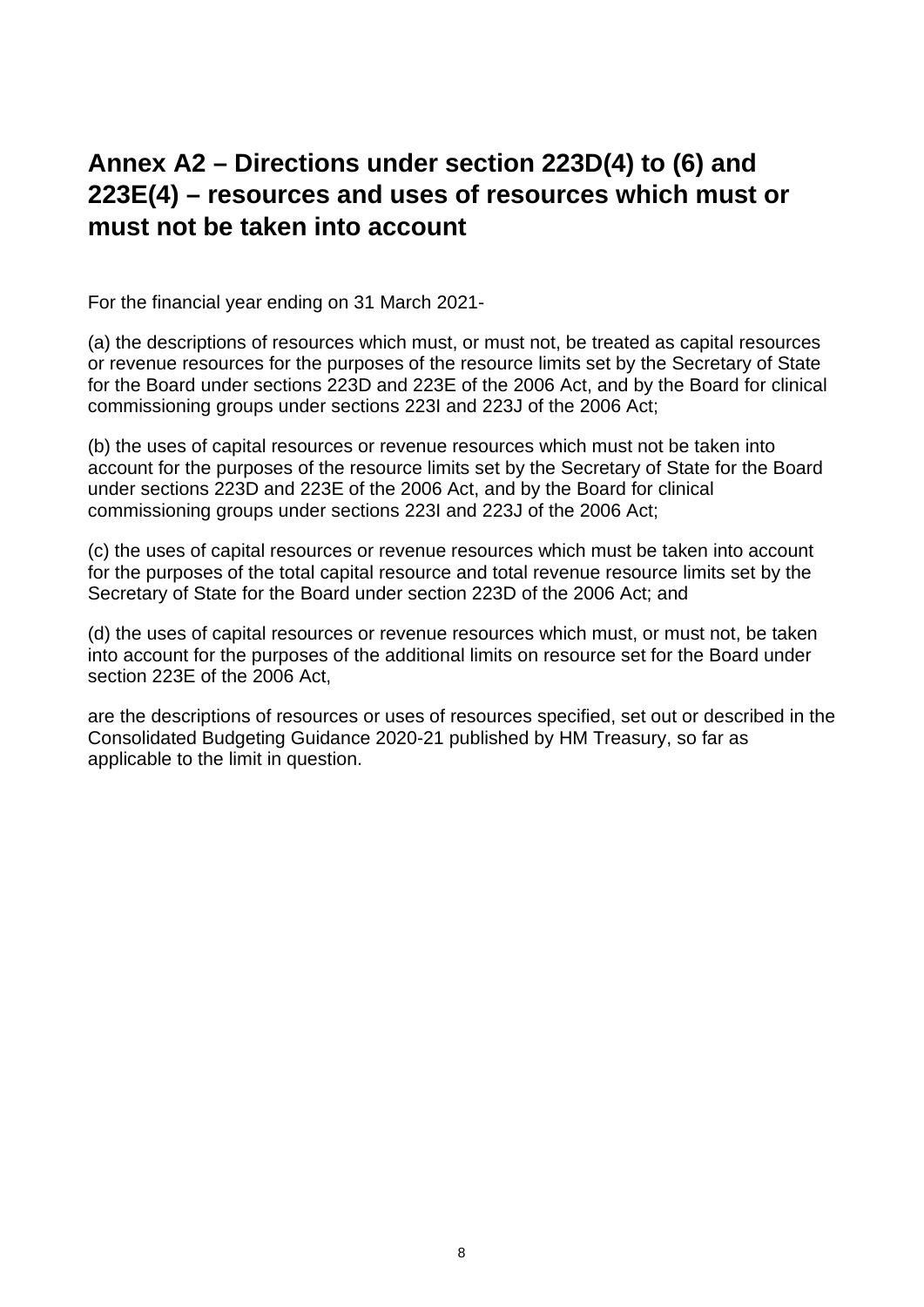## **Annex B – The Changes Made to the 20/21 directions**

The following changes have been made to the 20-21 Financial directions since they were published in March 2020:

- NHS England's administration limit has mainly been affected by funds transferred between it and NHS Improvement as part of their joint management.
- Non ring-fenced revenue adjustments have been made. The most significant of these are changes to income received under the Voluntary Scheme for Branded Medicines Pricing, transfer to NHS Digital and manifesto funding. A number of smaller movements with other government departments and public health bodies has resulted in a net £197m in year reduction. Other transfers, agreed prior to the publication of the 2020-21 Financial Directions, totalled a reduction of £176m. This results in a total reduction of £373m.
- This year has been an exceptional year for NHS England and as such they have been given significant additional funding required to respond to the Covid-19 pandemic. The sum total of this additional funding in 20-21 is £19.988bn. Of this £17.995bn has been provided by HM Treasury directly as set out in the Supplementary Estimates and the remainder has been provided by DHSC. HM Treasury has stipulated several additional ringfences for part of this money as set out above.
- A number of individual transfers of capital funding have been facilitated between NHS Provider trusts and NHS England to support jointly agreed capital projects, including support for the Covid-19 response. The Department has also supported NHS England on Capital projects needed to respond to the pandemic. The total impact of these changes is an increase in NHS England's available mandate for 20- 21 of £60m.
- NHS England's depreciation budget has received an uplift to £4.5m which reflects their investment in capital though the Long-Term Plan settlement to date.

A revision to the 2020-21 Mandate is to be laid before parliament to reflect these changes to the budget only.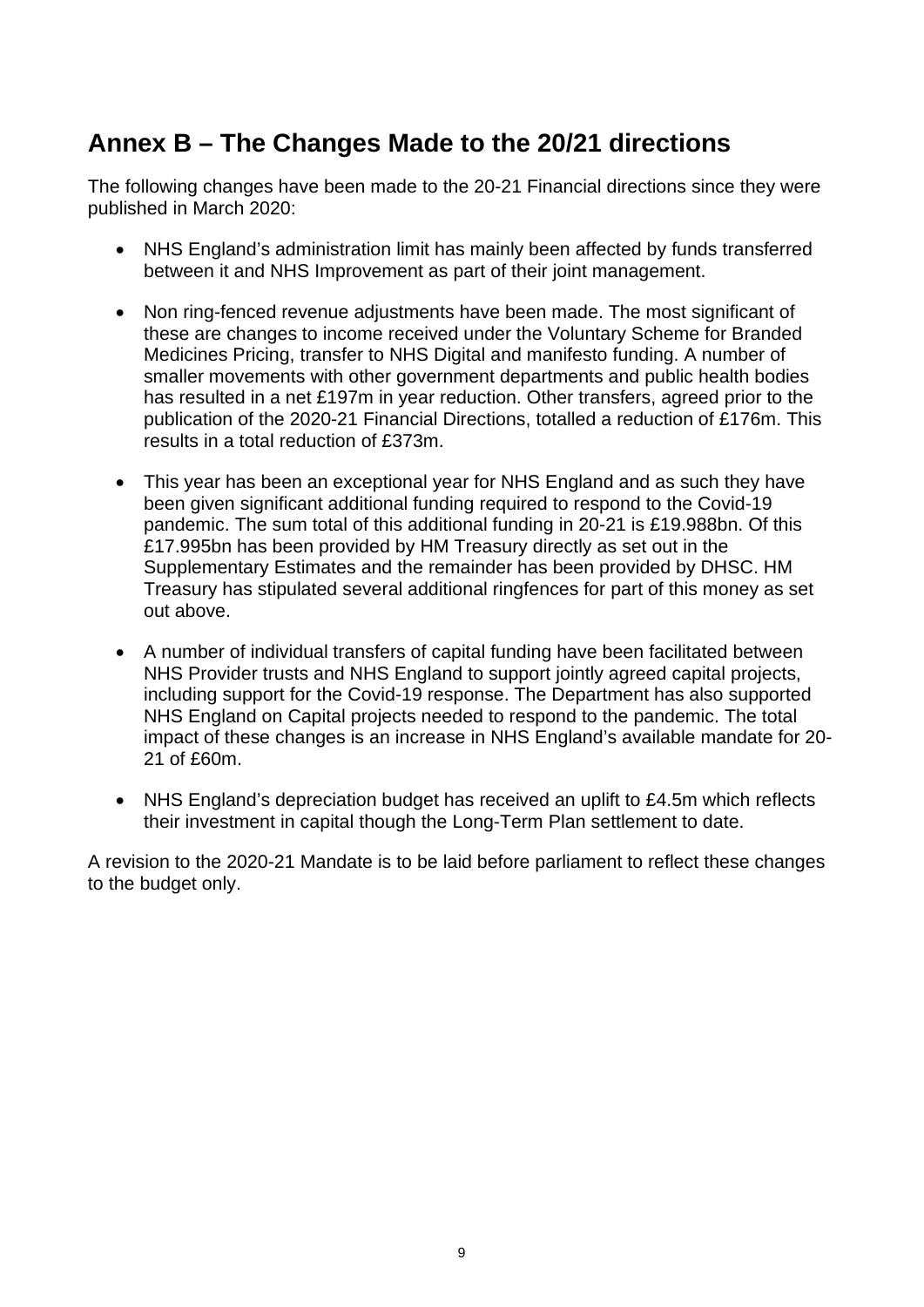## **Appendix – Future Resource Limits (excluding depreciation, AME and technical budget)**

The Mandate for each financial year will set the actual total revenue resource limit and the total capital resource limit. These indicative amounts are included as useful information on current proposals for the future.

#### **Revenue**

In June 2018, the Government set out a funding programme through to 2023-24, to help the NHS achieve goals set out in the Long-Term Plan. This is the baseline revenue funding set out in the NHS Funding bill 2020, representing the lower limit that NHS England are guaranteed to receive. The figures are adjusted annually to account for reallocation of resource, additional funding and changes of responsibility between Government bodies.

| £m                    | 2019-20 | 2020-21 | 2021-22 | 2022-23 | 2023-24  |
|-----------------------|---------|---------|---------|---------|----------|
| <b>NHS Funding</b>    | 120,807 | 127,007 | 133,283 | 139,990 | 148,467  |
| Settlement            |         |         |         |         |          |
| <b>Pensions</b>       | 2,851   | 2,851   | 2,851   | 2,851   | 2,851    |
| adjustment            |         |         |         |         |          |
| Additional            | 0       | 19,988  | 8,123   | 0       | $\Omega$ |
| Covid-19              |         |         |         |         |          |
| Funding               |         |         |         |         |          |
| Other                 | $-281$  | $-373$  | 108     | 0       | 0        |
| transfers of          |         |         |         |         |          |
| funding               |         |         |         |         |          |
| <b>Funding totals</b> | 123,377 | 149,473 | 144,365 | 142,841 | 151,318  |
| for inclusion in      |         |         |         |         |          |
| the Mandate           |         |         |         |         |          |

Table 5 - NHS England's revenue resource limits to 2023-24

Department of Health and Social Care's (DHSC) consultation response of 4 March 2019 confirmed that the employer contribution rate for the NHS Pension scheme would rise. Alongside the long-term funding settlement for the NHS announced in June 2018, the Government committed to provide additional recurrent funding until 2023-24 to meet the anticipated cost pressure to the NHS in England arising from this scheme valuation.

The remaining transfers for NHS England's 2020-21 budget relate to GP indemnity, NHS Supply Chain and transfers with public health bodies. Other transfers of funding for 2019- 20 are detailed in the 2019-20 Revised Financial Directions to NHS England.

The Treasury has worked with the DHSC and NHS England to ensure that the NHS received the funding it needed to tackle the impacts of Covid-19 in 2020-21. The additional Covid-19 mandate funding in Table 5 does not represent the total support provided to DHSC, which also included funding for the test and trace programme, vaccines and other centrally run programmes. As well as funding given to Local Authorities to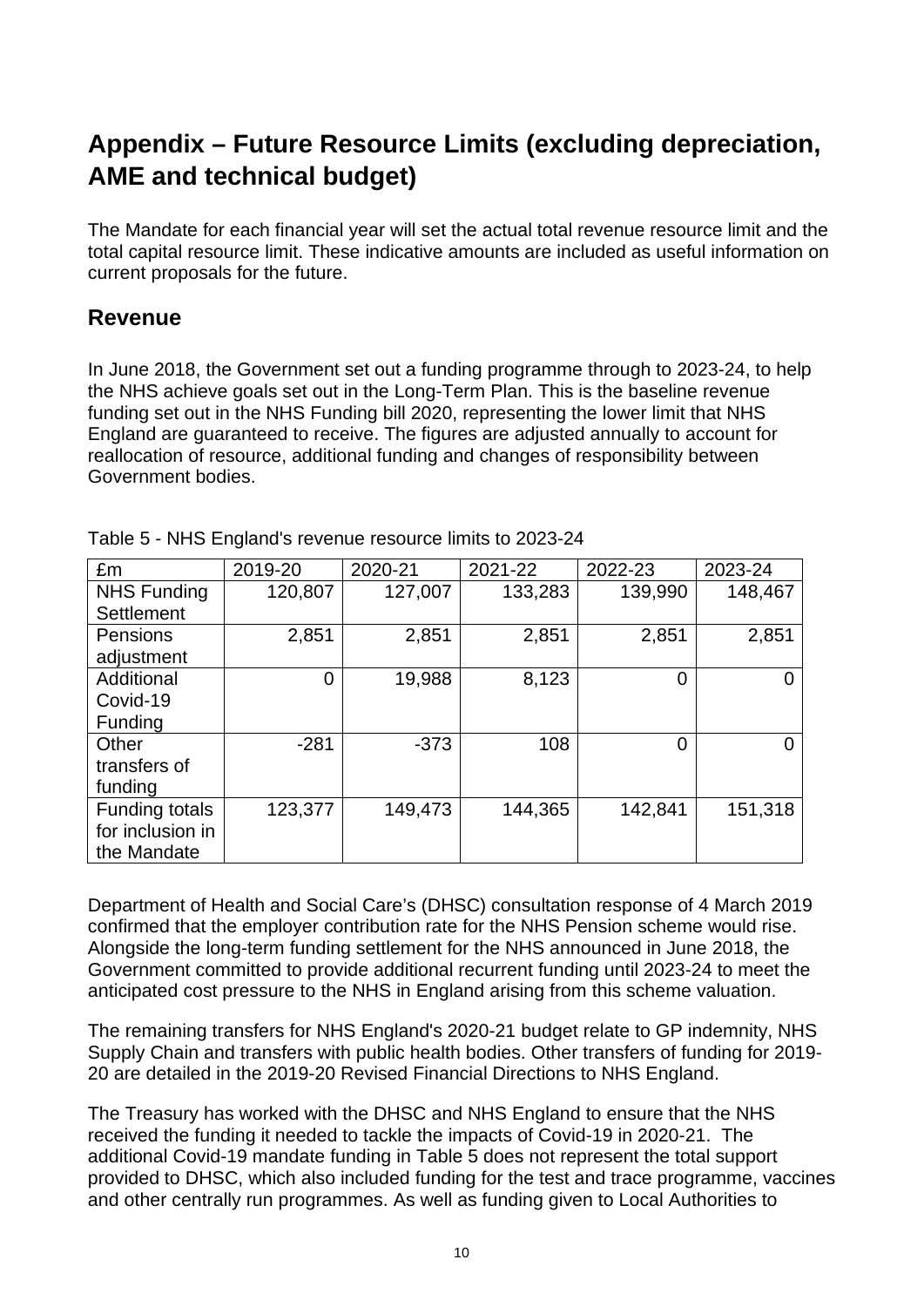manage pressures on social care as well as helping with pressures on other public services.

The mandate also includes funding to fulfil manifesto commitments on primary care, Car parking and nursing recruitment for 2020-21.

#### **Administration**

Table 6- administration included in revenue totals

| £m                                         | 2019-20 | 2020-21 | 2021-22 | 2022-23 | 2023-24 |
|--------------------------------------------|---------|---------|---------|---------|---------|
| Total                                      | 1,753   | 1,644   | 1,652   | 1,654   | 1,656   |
| Of which,<br><b>NHS England</b><br>central | 500     | 475     | 476     | 477     | 477     |

#### **Capital**

NHS England's capital budgets also undertake transfers throughout the year, which mainly relate to individual trusts and providers.

Table 7 - capital expenditure limits

| £m    | 2019-20 | 2020-21 | 2021-22 | 2022-23 | 2023-24                   |
|-------|---------|---------|---------|---------|---------------------------|
| Total | 260     | 365     | 301     |         | Capital profile beyond    |
|       |         |         |         |         | 2022-22 is subject to the |
|       |         |         |         |         | government's upcoming     |
|       |         |         |         |         | spending review in 2021   |